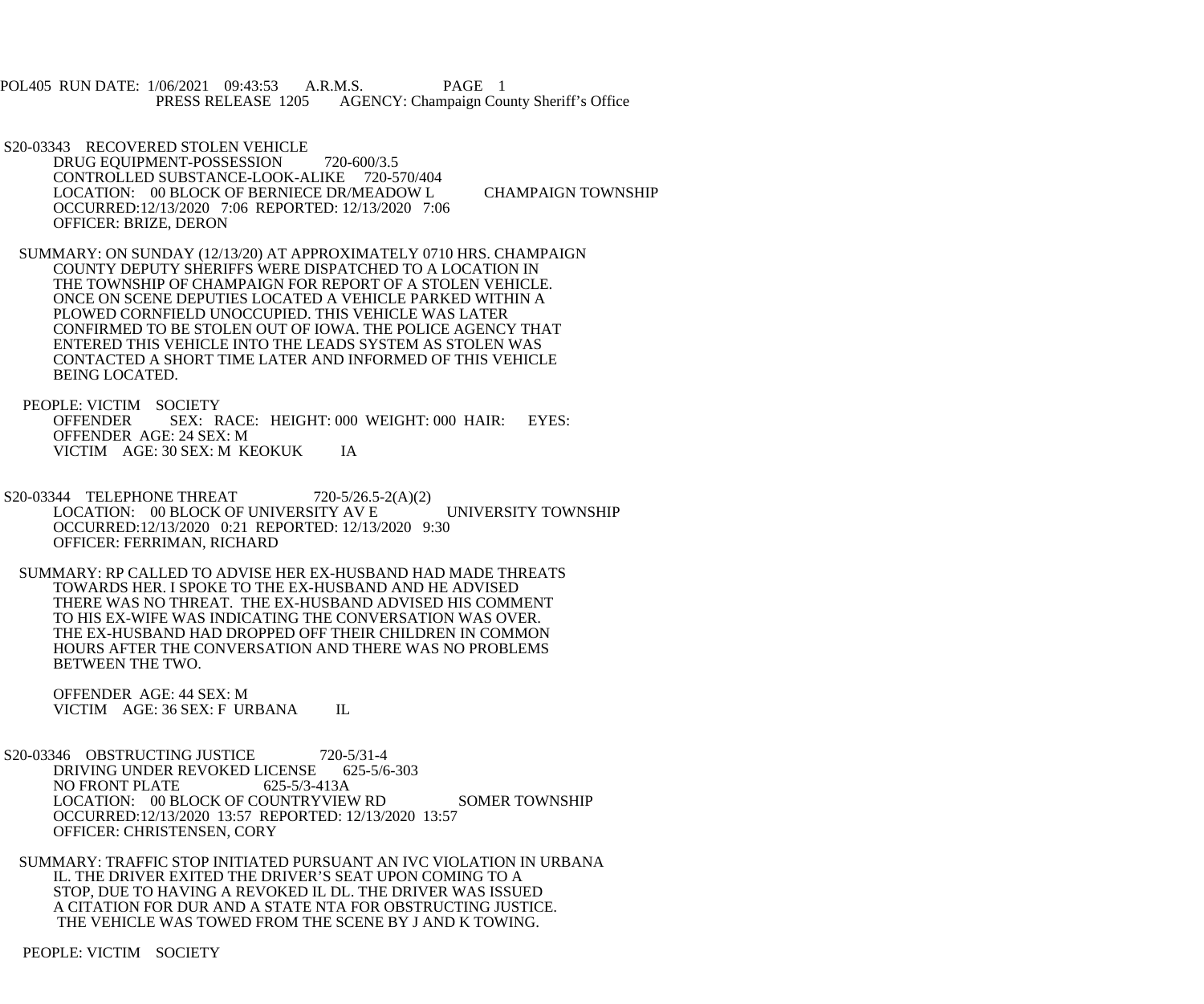POL405 RUN DATE: 1/06/2021 09:43:53 A.R.M.S. PAGE 2<br>PRESS RELEASE 1205 AGENCY: Champaign Cou AGENCY: Champaign County Sheriff's Office OFFENDER AGE: 29 SEX: F

ARRESTS: KELLEY MEGAN MARIE AGE: 29 SEX: F 4809 W WINDSOR APT# A42 CHAMPAIGN IL CHARGE: OBSTRUCTING JUSTICE 720-5/31-4 OBSTRUCTING JUSTICE 720-5/31-4 OBSTRUCTING JUSTICE AT: 3405 N CUNNINGHAM AVE BY: CHRISTENSEN, CORY<br>KELLEY MEGAN MARIE AGE: 29 SEX: F 480 KELLEY MEGAN MARIE AGE: 29 SEX: F 4809 W WINDSOR APT# A42 CHAMPAIGN IL CHARGE: DRIVING UNDER REVOKED LIC CHARGE: DRIVING UNDER REVOKED LICENSE AT: 3405 N CUNNINGHAM AVE BY: CHRISTENSEN, CORY

S20-03350 THEFT-MOTOR VEHICLE 720-5/16,625-5/4<br>LOCATION: 00 BLOCK OF RT RANTOUL TOWNSHIP LOCATION: 00 BLOCK OF RT OCCURRED:12/13/2020 2:00 REPORTED: 12/13/2020 19:58 OFFICER: DOEGE, TAYLOR

 SUMMARY: ON 12/13/2020 CHAMPAIGN COUNTY SHERIFF'S DEPUTIES RESPONDED TO THE REPORT OF A STOLEN VEHICLE. LATER DEPUTIES SUBMITTED A LEADS ENTRY REQUEST FORM AND LISTED THE VEHICLE AS STOLEN.

PROPERTY: STOLEN 1 MOTOR VEHICLE-OTHER

 OFFENDER SEX: RACE: HEIGHT: 000 WEIGHT: 000 HAIR: EYES: VICTIM AGE: 24 SEX: F WESTVILLE IL

S20-03352 CRIMINAL DAMAGE TO PROPERTY 720-5/21-1<br>LOCATION: 00 BLOCK OF BURWASH AV SAVOY LOCATION: 00 BLOCK OF BURWASH AV OCCURRED:12/11/2020 13:00 REPORTED: 12/14/2020 10:08 OFFICER: REIFSTECK, JONATHAN

 SUMMARY: THE SUSPECT(S) DAMAGED A GLASS DOOR LOCATED AT THE BUSINESS. NO SUSPECT INFORMATION WAS PROVIDED.

PROPERTY: DAMAGED 1 DOOR / FRAME

OFFENDER SEX: RACE: HEIGHT: 000 WEIGHT: 000 HAIR: EYES: VICTIM ACOUSTIC MED SYSTEMS SAVOY IL VICTIM ACOUSTIC MED SYSTEMS

S20-03353 WARRANT-IN STATE

LOCATION: 00 BLOCK OF MAIN ST E URBANA TOWNSHIP OCCURRED:12/14/2020 10:21 REPORTED: 12/14/2020 10:21 OFFICER: GOOD, BRYCE

SUMMARY: WARRANT ARREST AT CHAMPAIGN COUNTY COURTHOUSE

PEOPLE: VICTIM SOCIETY-WARRANTS/RECOVERED PROPERTY

ARRESTS: CONLEY MORGAN E AGE: 27 SEX: F 801 HOLLYCREST CHAMPAIGN IL<br>CHARGE: WARRANT-IN STATE WARRANT WARRANT-IN STATE WARRANT WARRANT-IN STATE AT: 101 E MAIN ST BY: FERRIMAN, RICHARD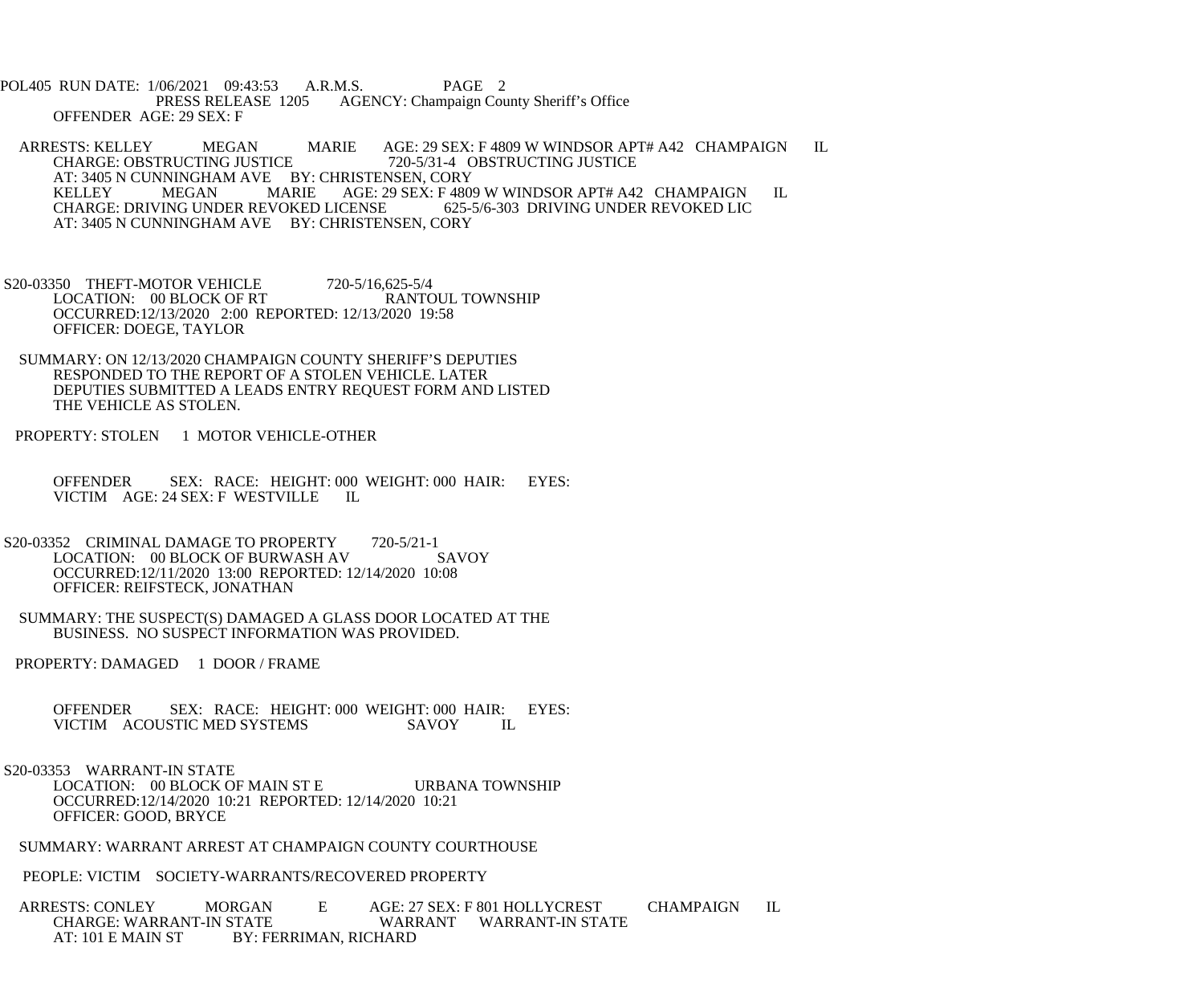POL405 RUN DATE: 1/06/2021 09:43:53 A.R.M.S. PAGE 3 PRESS RELEASE 1205 AGENCY: Champaign County Sheriff's Office

- S20-03356 THEFT-MOTOR VEHICLE 720-5/16,625-5/4 LOCATION: 00 BLOCK OF LEVERETT E HENSLEY TOWNSHIP OCCURRED:12/14/2020 16:51 REPORTED: 12/14/2020 16:57 OFFICER: FORDYCE, CODY
- SUMMARY: ON 12/14/20, DEPUTIES WERE DISPATCHED FOR REPORT OF A STOLEN VEHICLE. UPON ARRIVAL, DEPUTIES LEARNED THE VICTIMS TRUCK WAS STOLEN BY AN UNKNOWN SUBJECT. WHILE ON SCENE, DEPUTIES ALSO LEARNED A DIFFERENT VEHICLE WAS LOCATED AT THE SAME LOCATION THAT WAS STOLEN FROM VERMILLION CO. DEPUTIES COORDINATED WITH VERMILLION CO. FOR THE STOLEN VEHICLE FROM THEIR JURISDICTION.
- PROPERTY: STOLEN 1 MOTOR VEHICLE-TRUCK<br>COLOR: WHI/ 2007 MAKE: TOYT 2007 MAKE: TOYT MODEL: TUN BODY: PK LIC#: IL 58617EN

 OFFENDER SEX: RACE: HEIGHT: 000 WEIGHT: 000 HAIR: EYES: VICTIM AGE: 71 SEX: M POTOMAC IL

- S20-03360 BATTERY-DOMESTIC 720-5/12-3.2 LOCATION: 00 BLOCK OF LAWRENCE ST MAHOMET TOWNSHIP OCCURRED:12/14/2020 22:57 REPORTED: 12/14/2020 22:57 OFFICER: FORDYCE, CODY
- SUMMARY: ON 12/14/20, DEPUTIES WERE DISPATCHED FOR REPORT OF DOMESTIC BATTERY. UPON ARRIVAL, DEPUTIES LEARNED BOTH SUBJECT INVOLVED WITH THIS INCIDENT CLAIMED THEY WERE VICTIMS. PARTIES AGREED TO SEPARATE FOR THE NIGHT.

 OFFENDER AGE: 43 SEX: M OFFENDER AGE: 40 SEX: F VICTIM AGE: 43 SEX: M MAHOMET IL<br>VICTIM AGE: 40 SEX: F MAHOMET IL VICTIM AGE: 40 SEX: F MAHOMET

- S20-03367 BATTERY 720-5/12-3 LOCATION: 00 BLOCK OF DEWEY ST URBANA TOWNSHIP OCCURRED:12/15/2020 14:00 REPORTED: 12/15/2020 14:43 OFFICER: CHRISTENSEN, CORY
- SUMMARY: FEMALE WHO IS EMPLOYED BY THE IL DEPT OF HUMAN SERVICE(S) REPORTED THAT AN ELDERLY MALE CLIENT BATTERED HER. NO VISIBLE INJURY OBSERVED ON THE FEMALE AND A STATEMENT WAS GATHERED FROM THE ELDERLY MALE.

 OFFENDER AGE: 70 SEX: M VICTIM AGE: 54 SEX: F CHAMPAIGN IL

S20-03368 VIOLATION ORDER PROTECTION 720-5/12-3.4<br>RESIST/OBS CORRECT/POLICE/FIRE 720-5/31-1 RESIST/OBS CORRECT/POLICE/FIRE LOCATION: 00 BLOCK OF WASHINGTON ST E TOLONO OCCURRED:12/15/2020 15:24 REPORTED: 12/15/2020 15:25 OFFICER: BIALESCHKI, DOUG